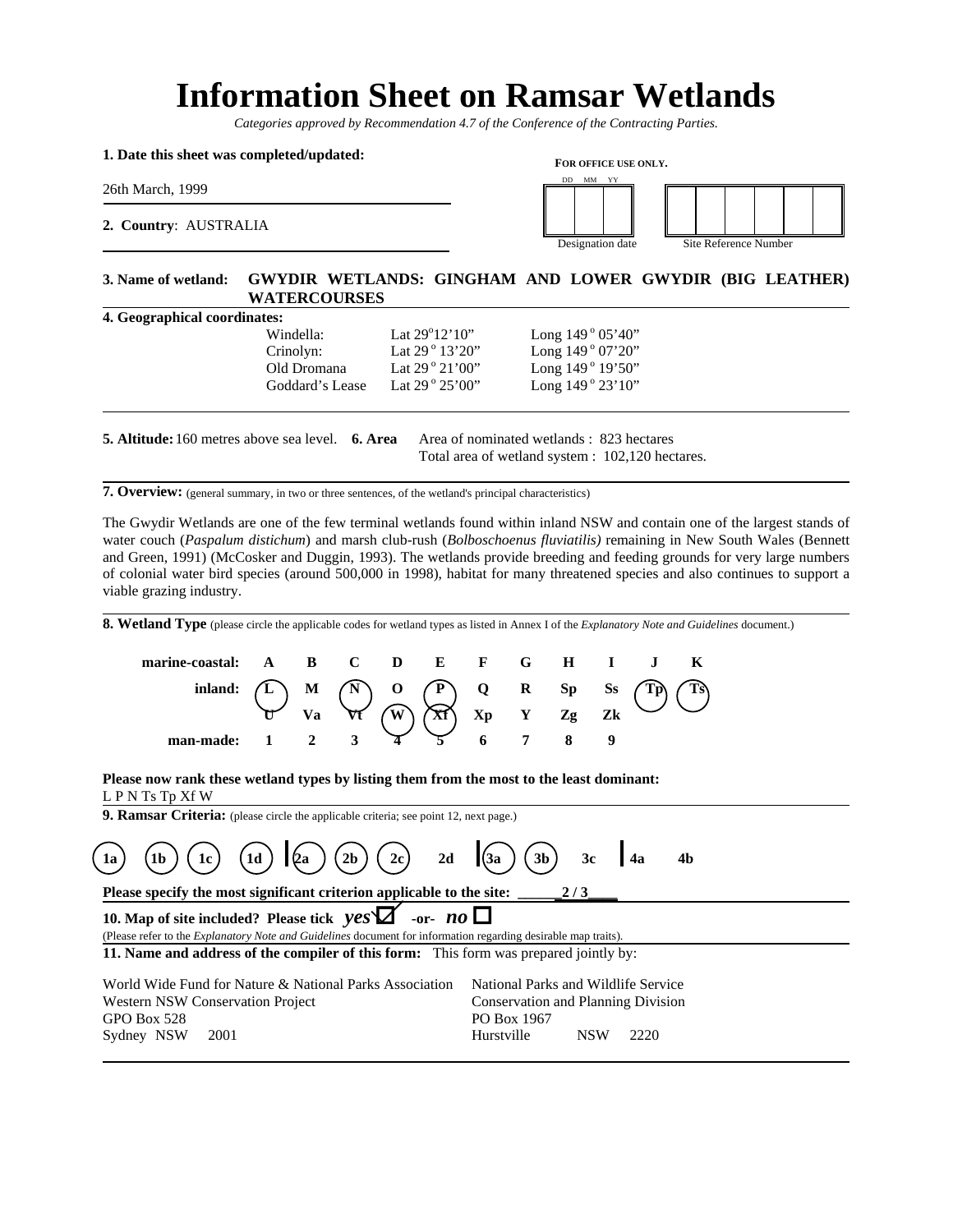#### **12. Justification of the criteria selected under point 9, on previous page.** (Please refer to Annex II in the *Explanatory Note and Guidelines* document)**.**

## Criteria 1a, b, c, d. Representative or unique wetlands:

Although parts of the wetland have been substantially modified due to river regulation, the Gwydir Wetlands remain a particularly good example of an inland terminal delta in the both the Darling Riverine Plains bioregion and the whole of the Murray-Darling Basin. It plays a substantial part in the biological and ecological functioning of the Murray-Darling Basin, as the major wetlands in the Basin are rarely inundated simultaneously, and therefore not always suitable for bird breeding at the same time. The Ramsar listed areas are important components of the entire Gwydir wetland system.

## Criteria 2 a, b, c. General criteria based on plants and birds:

The wetland supports an appreciable assemblage of rare, endangered and vulnerable species, including magpie geese (breeding), and brolga. It supports a number of common species at the edge of their range including black-necked stork (jabiru), and jacana. The wetland is of value for maintaining genetic and ecological diversity because there are few of these inland wetlands left, and they are declining. It is of special habitat value particularly as breeding and feeding habitat for large numbers of colonial waterbirds.

### Criteria 3 a, b. Specific criteria based on birds.

When flooded, the wetland sustains large numbers of breeding colonial water birds (500,000 in 1998), which feed in the wider wetland area. Families include: magpie geese (Anseranatidae), swans and ducks (Anatidae), ibis and spoonbills (Threskiornithidae), herons and egrets (Ardeidae), darters (Anhingidae), cormorants (Phalacrocoracidae), and grebes (Podicipedidae). The region is also important for gallinules (Rallidae), cranes (Gruidae), storks (Ciconiidae), raptors (Accipitridae and Falconidae), shorebirds and waders (Scolopadicae) (See section 18 and Appendix 2).

#### **13. General location:** (include the nearest large town and its administrative region)

The Gwydir wetlands are approximately 60km west of Moree in the north west of New South Wales, Australia. The Ramsar sites occur within the larger Gwydir wetland system.

14. Physical features: (e.g. geology, geomorphology; origins - natural or artificial; hydrology; soil type; water quality; water depth, water permanence; fluctuations in water level; tidal variations; catchment area; downstream area; climate)

The Gwydir Valley is located west of the Great Dividing Range, within the Murray-Darling drainage system. It is bounded by the Mastermans Ranges to the north, the Great Dividing Range to the east and the Nandewar Range to the south. The Gwydir Wetlands are located on the lower floodplain of the Gwydir River, within the Darling Riverine Plains biogeographic region.

The wetlands are found on Quaternary riverine plain deposits of black and red clayey silt, sand, and coarse gravel (ANCA, 1996).

Annual median rainfall around the junction of the Gwydir and Barwon Rivers is 450mm with more than 50% falling between November and March (Keyte,1994).

The headwaters of the Gwydir River are west of Armidale and Guyra on the New England Tableland. Copeton Dam (a capacity of 1364 Gigalitres) is located approximately 90 km downstream of the headwaters of the Gwydir River. The only major tributary, the Horton River with its headwaters in the Nandewar Ranges, enters the Gwydir River downstream of Bingara. Above Moree, the Mehi River breaks off to the south. Further distributaries above Moree are the Carole/GilGil Creeks to the north. Downstream of Moree the Gwydir River breaks into two major streams known as the Gingham Watercourse (northern arm) and the Lower Gwydir or Big Leather Watercourse (southern arm) (Keyte, 1994).

The most extensive wetland areas in the Gwydir valley are located along the watercourses, where flat, overland grades allow shallow extensive flooding over large areas of the floodplain. Water extends for approximately 95 kms through a series of natural and constructed channels and swamps (NPWS, unpublished). As a result, intermittent semi-permanent wetlands have developed.

Prior to the construction of the Copeton Dam, the Gwydir catchment could have been described as an inland delta or a closed system. Water only entered the Barwon River during major flood events, and all smaller flows discharged into the Gingham and Lower Gwydir Watercourses. Currently the Gwydir is described as an open system. Although water entering the Gingham and Lower Gwydir watercourses still rarely reaches the Barwon River, water from the Mehi River and to a lesser extent the Gil Gil/ Carole Creeks now reaches the Barwon frequently and at smaller river heights than previously required. Both the Mehi and the Carole/Gil Gil have been channelised to assist with delivery of water to the irrigation industry.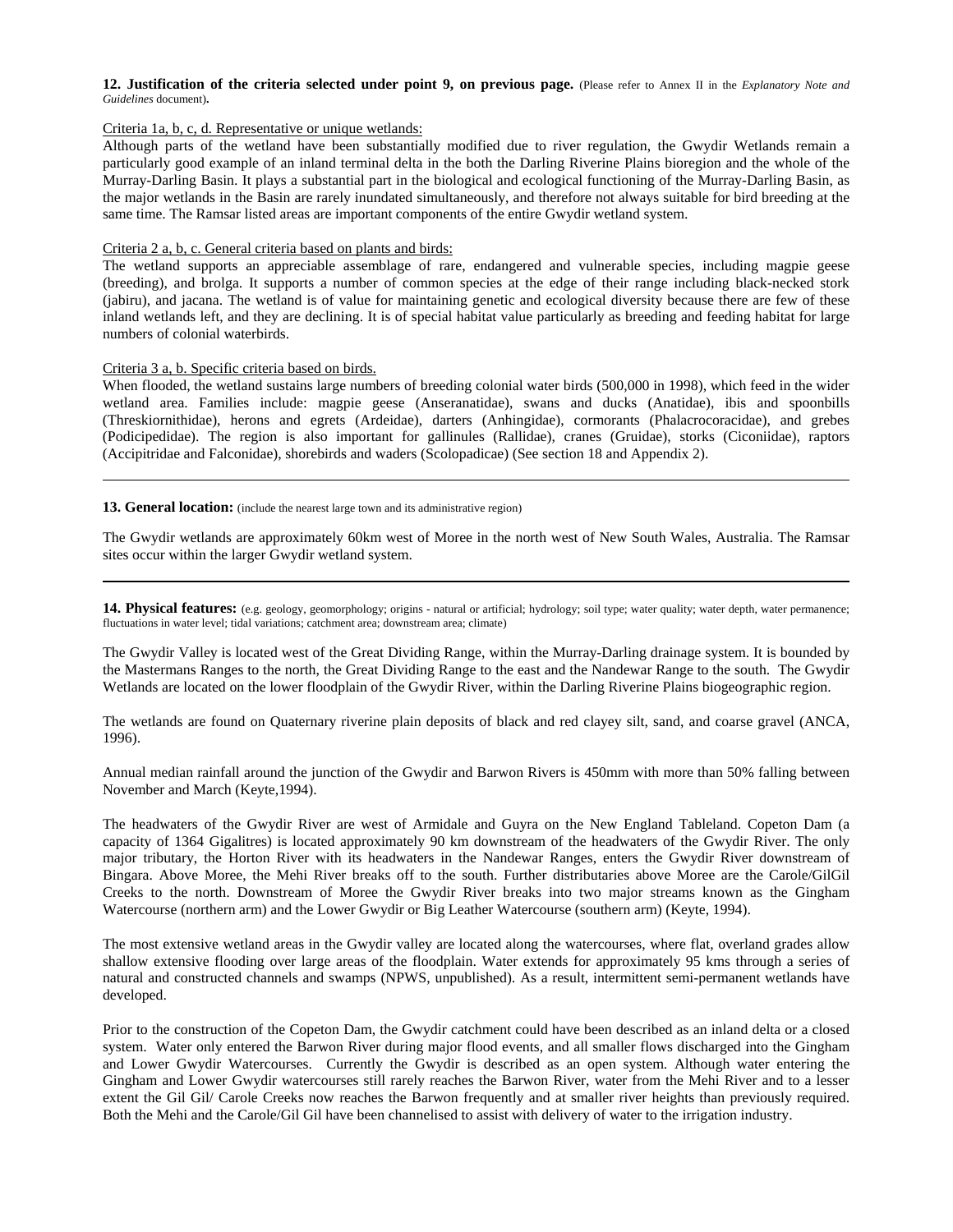Prior to 1946, the majority of small floods and freshes entered the Lower Gwydir Watercourse, with only large floods reaching the Gingham Watercourse. With the progression of the head of the Gwydir Raft upstream, this situation reversed. The Raft is an accumulation of timber, debris and sediment which has been deposited in the former channel of the Gwydir River downstream of Moree. The formation of this Raft is thought to have occurred over many decades. The process of raft creation appears to have been occurring over a much longer period of time. A combination of human activities, such as clearing in the upper catchment and natural depositional processes, allowed logs and silt to be washed into the river during floods and are regarded as the factors leading to its formation. The resultant accumulation of debris extends for about 35 km upstream to a point 7 km downstream of Moree.

Water pooled behind this blockage and would break out of the Gwydir channel northwards into the Gingham Watercourse and south into the Tyreel Anabranch. It is likely that the Gingham now receives a greater proportion of low to medium flows than it did prior to the formation of the Raft.

A low fixed crested weir was constructed across the Gwydir River upstream of the offtake to the Gingham Watercourse in 1983 to facilitate the diversion of flows into the Lower Gwydir Watercourse. A regulator was also constructed on the Tyreel offtake so as to control flows into this system, and the channel was altered (Keyte, 1994).

15. Hydrological values: (groundwater recharge, flood control, sediment trapping, shoreline stabilisation etc)

As the Gwydir wetlands are terminal wetlands, they serve to some degree as flood mitigation for downstream areas. The wetlands may prevent the flow of nutrient rich water into the Barwon-Darling system, thus reducing the likelihood of algal blooms. Although the Gingham and the Lower Gwydir watercourses remain terminal, water now flows through to the Barwon River permanently through the Carole Creek and the Mehi River.

Since flooding in the Gwydir wetlands is not always synchronous with flooding of other Murray Darling Basin wetlands, such as the Macquarie Marshes or Narran Lake, the Gwydir wetlands play an important role on a regional scale.

#### **16. Ecological features:** (main habitats and vegetation types)

Prior to river regulation, there were around 220 000 hectares of ephemeral and floodplain wetlands on the Gwydir Valley floodplain. Eighty two per cent of this area is dominated by coolibah (*Eucalyptus coolabah*) woodland. Here seasonal, extensive flooding occurs over approximately 20 000 ha of wetland dominated by aquatic plants (Bennett and Green 1991) (See section 17 and Appendix 1).

Vegetation communities are predominantly determined by the frequency and duration of flooding. Variation of vegetation associations with soil types have also been observed. Three identifiable vegetation groups exist: those on high red solodic ridges subject to infrequent flooding for example bimble box *(Eucalyptus poplunea)* and white cypress pine *(Callitris glaucophylla)* communities; those on heavy clay soils in areas subject to periodic inundation for example coolibah *(E. coolabah)* and belah *(Casuarina cristata)* communities; and those on heavy clay soils in channels or depressions subject to frequent inundation for example water couch *(Paspalum distichum)*, ribbed spike rush *(Eleocharis plana)*, marsh club rush *(Bolboschoenus fluviatilis)* and *Juncus* species (McCosker and Duggin,1993) (Keyte, 1994).

**17. Noteworthy flora:** (indicating, e.g., which species/communities are unique, rare, endangered or biogeographically important, etc)

This wetland is probably the largest stand of water couch (*P. disticum*) and marsh club-rush *(B. fluviatilis)* in New South Wales (Bennett and Green, 1991) (McCosker and Duggin, 1993).

Other specific flora include ribbed spike-rush *(E. plana)*, tall spike-rush (*Eleocharis sphacelata)*, tussock rush (*Juncus aridicola)* and cumbungi *(Typha* sp.), in association with various other aquatic plants including swamp buttercup (*Ranunculus undosus*), water primrose (*Ludwigia peploides*), swamp lily *(Ottelia ovalifolia)*, starfruit *(Damasonium minus),* numerous sedges *(Cyperus* sp.*)* and water milfoils (*Myriophyllum* sp.) (McCosker, pers comm.).

A flora list is attached as Appendix 1.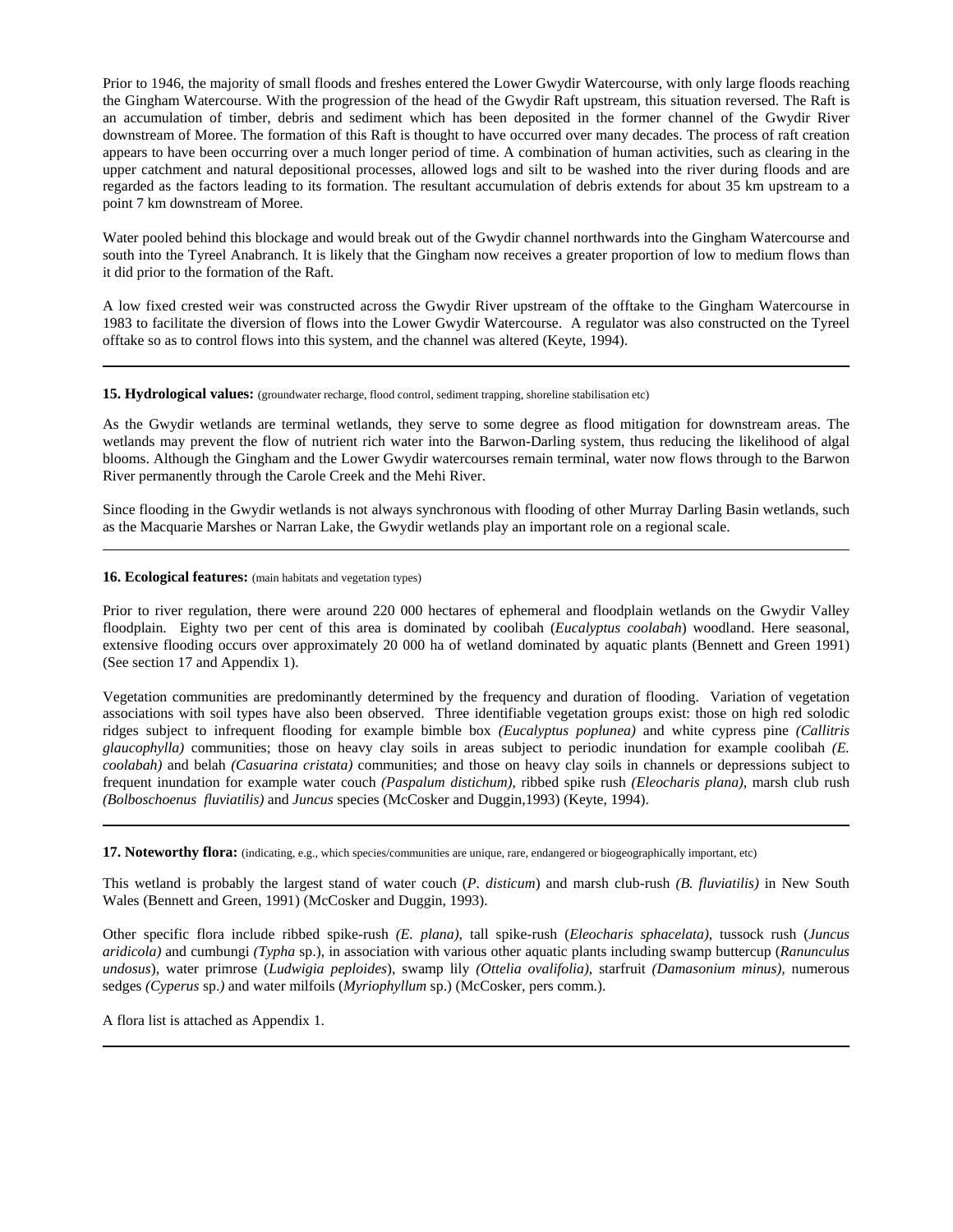**18. Noteworthy fauna:** (indicating, e.g., which species are unique, rare, endangered, abundant or biogeographically important; include count data, etc.)

Since 1982, the New South Wales Bird Atlassers have observed 236 bird species in the Gingham and Lower Gwydir watercourses of which 165 species have been recorded as breeding (Jen Southeron pers comm.).

Many colonial waterbird species - little egret (*Egretta garzetta*), intermediate egret (*Egretta intermedia*), great egret (*Egretta alba*), nankeen night heron (*Nyticorax caledonicus*), straw-necked ibis (*Threskiornis spinicollis*), Australian white ibis (*Threskiornis molucca*) and glossy ibis (*Plegadis falcinellus*) breed in the wetlands (ANCA,1996). It was estimated that the minimum numbers of birds breeding in the colonies in 1999 was at least 500,000 birds. One estimate was up to 500,000 pairs (Dick Cooper, pers comm.) The breeding of brolga (*Grus rubicundus)* and black swan (*Cygnus atratus*) has also been recorded within the wetlands. Increasing numbers of magpie geese (*Anseranas semipalmata*) have bred in the wetlands during the floods of 1984, 1998 and 1999. (Shane Murphy pers. comm). This is a significant occurrence since breeding of magpie geese in New South Wales is considered rare.

The black-necked stork (*Ephippiorhynchus asiaticus*) which has been recorded in the Gwydir wetlands is listed as endangered under the NSW *Threatened Species Conservation Act 1995.* A further thirteen species of birds listed as vulnerable under the NSW *Threatened Species Conservation Act* have also been recorded in the wetlands. These include magpie goose (*Anseranas semipalmata*), blue-billed duck (*Oxyura australis*), freckled duck (*Stictonetta naevosa*), Australasian bittern (*Botaurus poiciloptilus*), brolga (*Grus rubicundus*), painted snipe (*Rostratula benghalensis*) comb-crested jacana (*Irediparra gallinacea*), osprey (Panion haliaetus), red-tailed black-cockatoo (*Calyptorhynchus banksii*), glossy black cockatoo (*Calyptorhynchus lathami*), turqoise parrot (*Neophema pulchella*), Pied Honeyeater (*Certhionyx variegatus*) and chestnut quail-thrush (*Cinclosoma castanotus*). Thirteen species listed under JAMBA and ten species under CAMBA are also found in the wetlands which include cattle egret\* (*Ardeola ibis*), great egret\* (*Ardea alba*), glossy ibis (*Plegadis falcinellus*), painted snipe\* (*Rostratula benghlaensis*), greenshank (*Tringa nebularia*), latham's snipe (*Gallinago hardwickii*), sharp sandpiper (*Calidris acuminata*), black tern (*Chlidonias niger*), caspian tern (*Sterna caspia*), common tern (*Sterna hirundo*), white-throated needletail (*Hirundapus caudactus*), fork-tailed swift (*Aspus pacificus*), barn swallow (*Hirundo rustica*) and rainbow beeeater\* (*Merops ornatus*) (NPWS, unpublished).

\*Those marked with an asterisk have been observed breeding in the wetland.

Mammal species occuring within the Gwydir wetlands include eastern water rat (*Hydromys chrysogaster*), kangaroo *(Macropus spp)*, swamp wallaby *(Wallabia bicolor)*, echidna *(Tachglossus aculeatus*), narrow-nosed planigale *(Planigale tenuirostris)* and several possum and glider species. There is anecdotal evidence of koalas *(Phascolarctos cinereus)* (Spark, unpublished).

Preliminary research indicates that areas of the wetlands are important fish breeding habitat (Siebentritt, 1999). Many species of frogs are also found (McCosker, 1996).

Fauna lists are attached as Appendix 2.

**19. Social and cultural values:** (e.g. fisheries production, forestry, religious importance, archaeological site etc.)

The flat terrain, fertile soils, abundant wildlife and virtually permanent water of the Gwydir wetlands have provided for a range of human activity over a long period of time.

The wetlands were very important to Aboriginal Kamilaroi people long before the arrival of Europeans. There are archeological sites throughout the area. The area provided a range of edible plants and animals, and provided a drought refuge for people. Aboriginal people today are also concerned that the wetlands continue to be healthy.

Upon European arrival, the agricultural possibilities for the region were immediately identified. Wool production was the main industry for the early part of this century. From the late 1940s onwards, higher rainfall and the progression of the raft resulted in increased flooding, causing most landholders to shift the emphasis of their enterprises from sheep to cattle. The large number of old and abandoned woolsheds on properties throughout the wetlands are testimony to this change. By the 1970s beef cattle were the mainstay of the grazing industry. The wetlands became renowned as a reliable area for producing fat cattle when the surrounding areas were experiencing drought (McCosker and Duggin, 1993).

Water from the Gwydir River now also supports a major irrigation industry. The major crop for this industry is cotton.

**20. Land tenure/ownership of:** (a) site (b) surrounding area

A mixture of freehold and perpetual leasehold lands which is managed by four private landholders.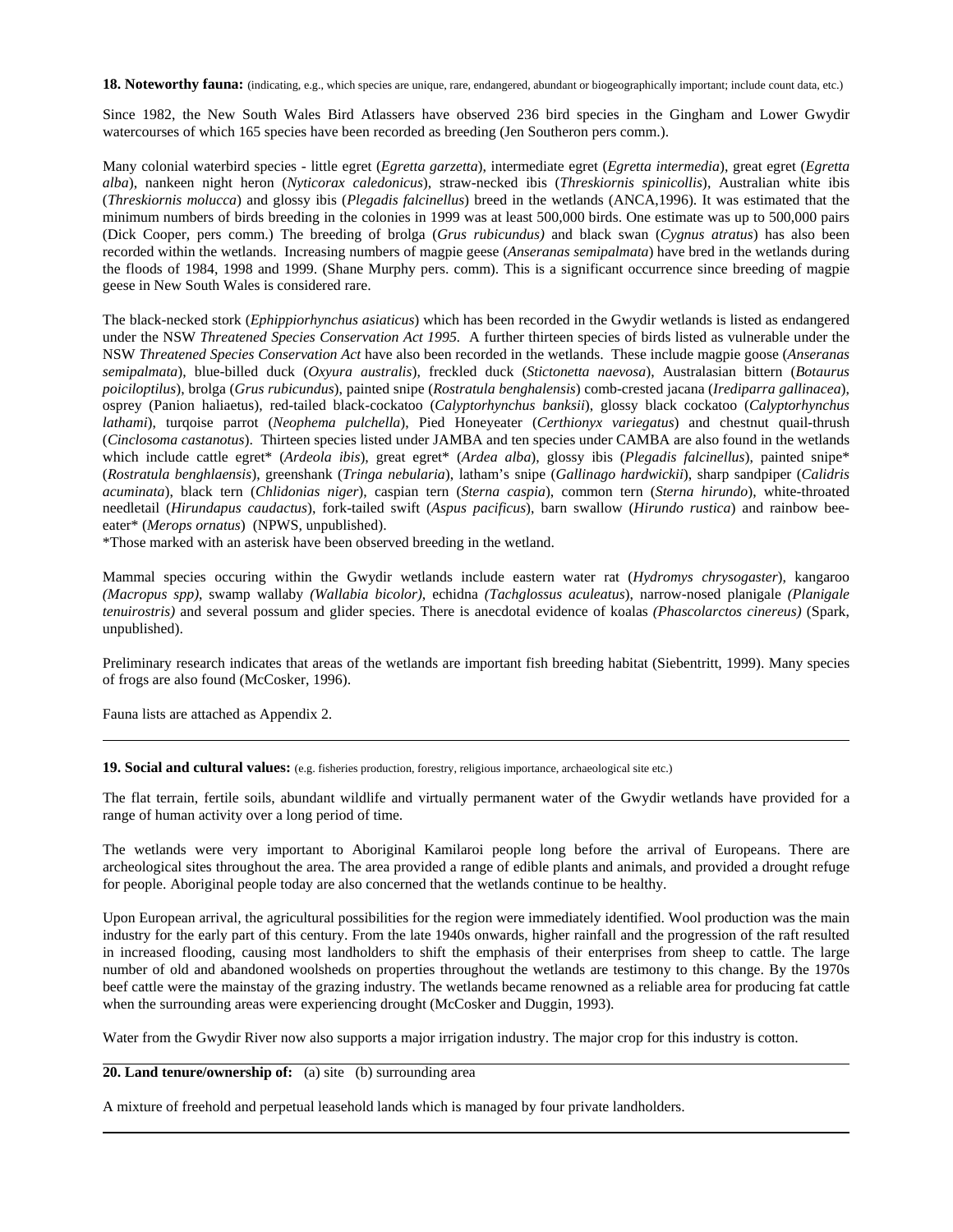#### **21. Current land use:** (a) site (b) surroundings/catchment

The Ramsar site is used for beef cattle and sheep grazing. Outside the Ramsar site the wetlands are used for grazing or have been cleared for cereal crops. Some smaller areas have been developed for the production of irrigated and dryland cotton.

#### **22. Factors (past, present or potential) adversely affecting the site's ecological character, including changes in land use and development projects:** (a) at the site (b) around the site

Continuing expansion of the irrigation industry in the wider catchment have lead to the reduction in the frequency and duration of inundation. This has changed vegetation patterns within the wetlands, with areas of primary wetland vegetation being reduced (McCosker and Duggin, 1993). Areas previously supporting water couch *(P. distichum)* and marsh club-rush (*B. fluviatilis)* have now been replaced by lippia (*Phyla canescens*), noogoora burr *(Xanthium accidentale)*, bathurst burr *(Xanthium spinosum)*, black thistle *(Cirsiun vulgare)*, variegated thistle *(Silybun marianum)* and black roly-poly and soft rolypoly *(Bassia sclerolaena muricata* and *B. salsola kali*). Of these invasive plants, lippia is the greatest threat and is rapidly spreading (1998 flood), as is water hyacinth *(Eichhornia crassipes)* in the Gingham watercourse (McCosker, pers comm.).

Wetland drying has also resulted in land use changes with a marked increase in cereal cropping. This has had the effect of further reduction of wetland habitat.

Feral animals requiring control are pigs, foxes and cats.

Dead coolabahs are present along depression lines and where water couch dominates. The cause of death is believed to have been excessive inundation during the winter months of the late 1950's and 1970's, although some trees show evidence of ringbarking. There has been minimal to no regeneration of coolabah trees in these areas.

Pesticide contamination is a threat (NPWS unpublished).

## **23. Conservation measures taken:**)

The important conservation issue currently being addressed in the Gwydir Wetlands is water management, and the provision of environmental flows.

By the early 1980s local landholders expressed concerns about the condition of the watercourse wetlands to the Department of Land and Water Conservation (formerly the Department of Water Resources). Landholders had noted the decline in the number and diversity of plants and animals living in the wetlands. Moreover the reduced flooding had decreased the productivity of grazing land, by as much as 70% (Howard Blackburn, Shane Murphy, pers comm.). The Gwydir Environmental Flows Committee was established to reach a consensus decision over water sharing between consumptive use and the environment.

Sharing rules were formulated, and are being implemented by the Gwydir River Management Committee. Environmental flows have been provided to the wetlands as a result of the sharing agreement over four summers (NSW DLWC, 1998). The process established in the Gwydir Valley was then used as a model for other valleys in the state of NSW.

As a first step towards Ramsar listing, four wetland landholders signed a Memorandum of Understanding on 2nd February 1999. Other signatories included State and Commonwealth governments, the World Wide Fund for Nature and the National Parks Association. This ratified co-operative arrangements for the management of the Ramsar listed areas of the wetland.

Another result of wetland management issues being brought to the attention of NSW Department of Land and Water Conservation (DLWC) was the initiation of an investigation into the specific water needs of the wetlands of the lower Gwydir floodplain. A Steering Committee was formed to oversee the investigation and was comprised of landholders and representatives from DLWC. The Plan will be implemented by the Lower Gwydir Wetland Management Committee and will operate for 3 years after which time it will be reviewed.

Other conservation measures taken include:

- Landholders with water hyacinth on their properties have investigated cooperative models for the management of this invasive species. Control is ongoing for this and other feral species.
- Grazing exclusion plots have been established to monitor the effects of stock (McCosker, 1996).
- Flora and fauna species lists have been established.
- Initial surveys for fish species and habitat have been undertaken (Siebentritt, 1999).
- Pesticide monitoring sites have been established.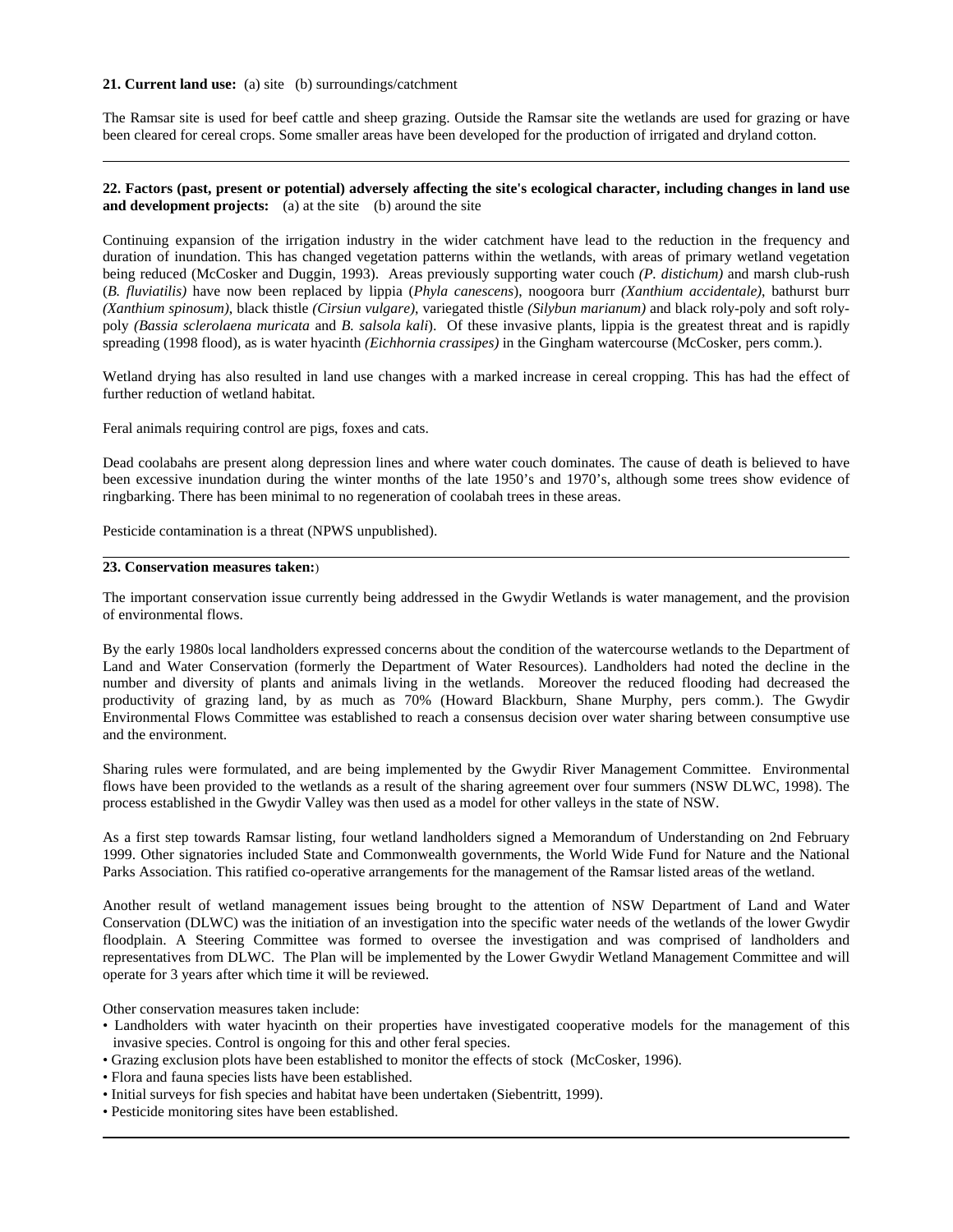**24. Conservation measures proposed but not yet implemented:** (e.g. management plan in preparation; officially proposed as a protected area etc.)

The Memorandum of Understanding (MoU) for the Gwydir Wetlands will be implemented. Two of the most important conservation measures outlined in the MoU are the establishment of a Management Group, and the development of individual property action plans.

Monitoring and surveying of flora and fauna species will continue. Surveys of fish species will be expanded. An indicative survey of insects will be sought. Pesticide and grazing sites will be monitored.

The Gwydir River Management Committee will develop a River Management Plan over the next five years. When complete, this will provide the planning framework for the ongoing delivery of environmental flows.

Discussions will be held with other landholders to investigate the possibility of expanding Ramsar listed areas.

**25. Current scientific research and facilities:** (e.g. details of current projects; existence of field station etc.)

Currently there are no facilities for scientific research available at the Ramsar site, or in the wetlands generally. Various research projects have been undertaken by the University of New England in Armidale; Landmax Consulting, Brisbane; the National Parks and Wildlife Service; NSW Bird Atlassers; the Department of Land and Water Conservation, and Wetland Care Australia.

26. Current conservation education: (e.g. visitors centre, hides, information booklet, facilities for school visits etc.)

Currently there is little formal conservation education undertaken in the area. Landholders have conducted many informal tours for school groups, birdwatchers and water management authority representatives and other interested bodies, when required.

27. Current recreation and tourism: (state if wetland is used for recreation/tourism; indicate type and frequency/intensity)

The Ramsar site is entirely privately owned thus is not available as a public recreation site.

28. Jurisdiction: (territorial e.g. state/region and functional e.g. Dept of Agriculture/Dept. of Environment etc.)

| <b>Property name</b> | County            | Parish              |
|----------------------|-------------------|---------------------|
| "Old Dromana"        | County of Benarba | Parish of Wandoona  |
| "Crinolyn"           | County of Benarba | Parish of Crinoline |
| "Windella"           | County of Benarba | Parish of Dundunga  |
| "Goddard's Lease"    | County of Benarba | Parish of Gingham   |

Territorial: Commonwealth of Australia, State of New South Wales, Shire of Moree Plains.

| Functional: | NSW National Parks and Wildlife Service       |
|-------------|-----------------------------------------------|
|             | NSW Department of Land and Water Conservation |
|             | NSW Department of Fisheries                   |
|             | NSW Department of Urban Affairs and Planning  |
|             | NSW Department of Agriculture                 |
|             |                                               |